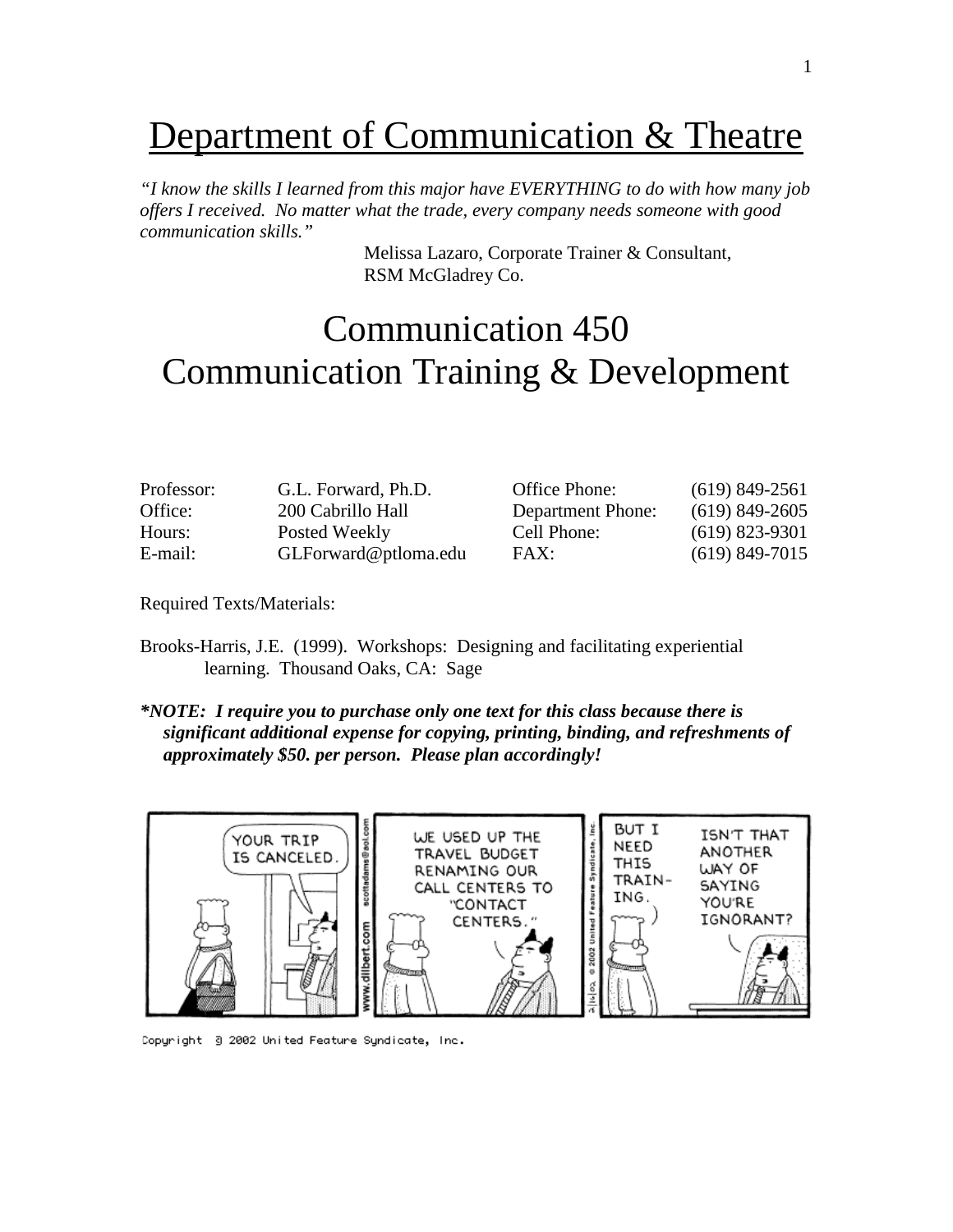#### On Reserve:

- Scannell, E.E., & Newstrom, J.W. (1994). Even more games trainers play: Experiential learning exercises. New York: McGraw-Hill.
- I. **COURSE DESCRIPTION:** This course is designed to acquaint the prospective human resources professional, educational director, organizational trainer and/or consultant with significant issues pertaining to organizational training and development. Special focus will be given to the design, implementation, and assessment of instructional programs. Each student in this experiential class will develop a 2 ½ hour training program suitable for a portfolio and a professional audience and will present one module from this program to the class.

Specifically, students in this course will be given opportunities to work toward the following course learning outcomes:

- To develop a general understanding of adult learning principles and role of training in organization development.
- To develop an awareness of the knowledge, skills, and abilities essential for success in the training and consulting profession including: needs analysis, program planning/implementation, and evaluation of training.
- To develop the skills and knowledge required to create and present a training program on a specific topic to address employee and organizational needs.

#### II. **REMINDERS:**

- One of your responsibilities as a class member is to participate in the modules presented by fellow students. Students who are absent for more than 2 presentations will lose points from your end-of-semester total.
- Be prepared with papers and modules on the date assigned. Computers and printers are not always reliable or available at the last minute. Plan ahead. If an assignment is late in this class, your grade will be lowered 10% per day. Presentations must be made on the day assigned.
- Label any work that is not your own with a source citation. Plagiarism carries strict academic penalties.
- Plan on spending approximately \$50 during the semester for printing and presentation expenses. The presentation of your training module will entail expenses for such things as transparencies, flip charts, handouts, prizes, and snacks.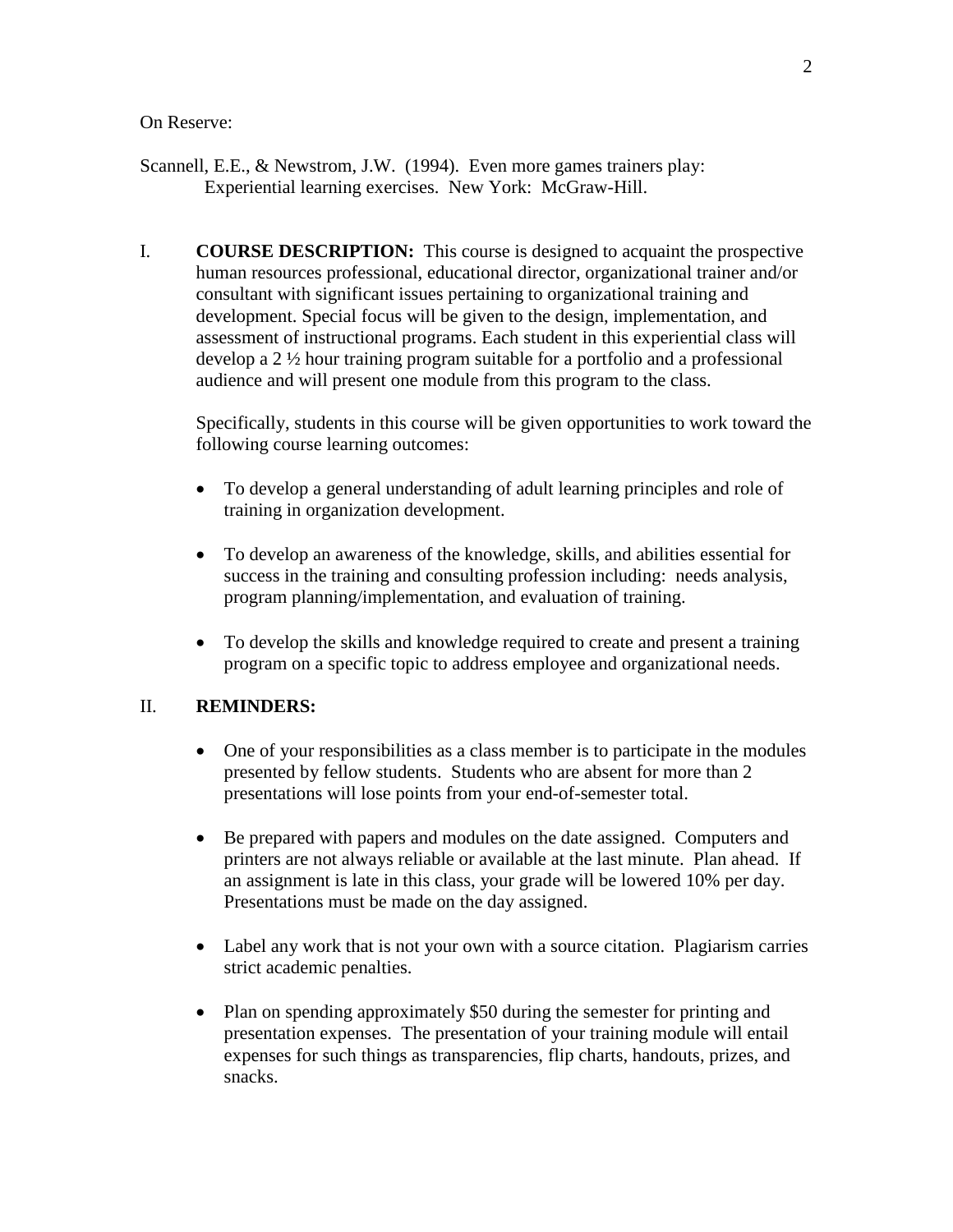• Write assignments for this class in a business, rather than term-paper, style. Papers should be well organized and easy to read. Highlight main organizational sections and important points by using headings, subheadings, boldface type, larger type size, lists, etc. Check that the print is dark, the margins are ample, and that the paper is free of typographical, grammatical, and spelling errors. Put source citations or your own name on all handouts.

#### Choice of Training Topic

Your *first task is to choose a partner* and together *decide on a topic* for this class. You must clear this with me by the end of week two (2). Only two teams will be allowed to choose the same topic so have more than one idea in mind. The topic ideally will be one in which you have some expertise (course work, on-the-job experience, etc.), one that you are interested in, and one that is relevant for organizational audiences. In addition, the topic must relate directly to organizational communication. *Every assignment in this class should relate to your chosen topic and be designed to contribute to your final training program.*

ASSIGNMENTS: In addition to a quiz on the assigned reading, your grade this semester will reflect the assignments introduced below.

#### **(1). Needs Analysis/Training Proposal—Two Parts—50 Points Total**

#### *Part One. Needs Assessment (1 ½ - 2 pages plus questionnaire)*

Choose a SPECIFIC (real or imaginary) organization and develop a needs assessment strategy utilizing a minimum of three data-gathering techniques. You must develop at least one questionnaire to measure the variables of interest (this is best when you modify an actual survey rather then attempt to create your own). Describe your methodology, summarize the results of your data collection, and attach copies of all questionnaires and interview forms used

For the purposes of this assignment, you will describe this needs analysis as if it has already been completed (e.g., 100 people filled out your survey so you can "show" the results). We will assume that the results of this diagnosis indicate that a training program on your topic is needed by your specified organization.

#### *Part Two. Training Proposal – Executive Summary (1 page)*

Describe your target audience (who will receive training) and your proposed training program. List the general goals and specific objectives of your training program (see the textbook for this discussion). Assume a moderate budget for needs analysis (e.g., all data collection methods cost money – be realistic).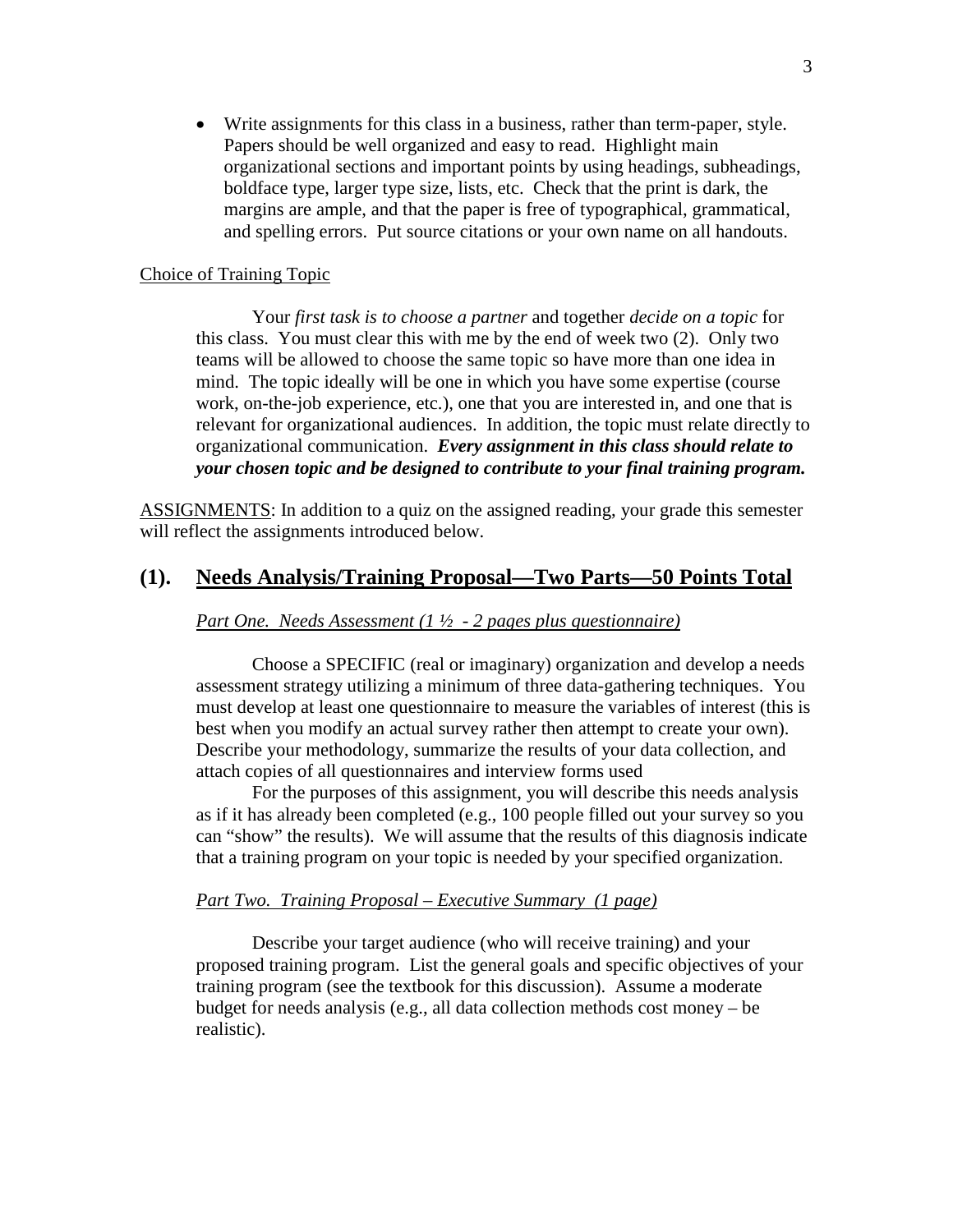#### **(2). Group (Structured) Exercise—25 Points**

You and your partner will design a structured exercise suitable to be used as a 15-to 20- minute training activity in class. This does not have to be an original exercise, although it may be if you choose. Do not use any "getting acquainted" activity but you may use an exercise from our supplemental text (no two groups may use the same exercise so "clear" your choice with me as soon as you decide what you want to do). Your group should practice the exercise and come prepared to present it to the class *as you would to any training group* on the assigned day. Bring the following materials for class members and the instructor:

- A. Summary (one page) containing: name of the activity; source; purpose; estimated time for completion; directions to be given to the participants; materials needed; an idea of the types of things to expect, i.e. "participants will ask you questions—you should be polite, but tell them that they already have all the information they need"; points to cover during debriefing (after the activity); and examples of ways in which the activity might be used (also variations if this is appropriate). Give the summary to me prior to the activity and to class members after the activity is over.
- B. Handouts to give to participants during the actual activity (if needed).

#### *Tell me your idea for an exercise as soon as you have it in order to avoid duplication of activities. Remember, these exercises will be used in class.*

#### **(3). Case Study—50 Points**

Write an abbreviated version (approximately 2-3 pages) of a case study, suitable to be used in a 25-28 minute group training exercise in this class. Include no more than four questions for discussion. On a separate sheet, list the general topic covered in the case (i.e. establishing credibility as a trainer, improving superior/subordinate communication), summarize the case in a paragraph, list and describe the key persons, describe the expected outcome of the discussion (including the range of responses one might expect on each of the discussion questions), and give an example of how you would use the case in a training exercise.

This should be original work and be written in a narrative (story) format. If you get an idea for a case from reading one from a published source, give credit to that source and say this case was "inspired by . . ." or "is a modification of . . ." Put this source citation at the bottom of the case study itself. Staple a copy of the source case to your assignment. If the work is entirely your own identify it as such.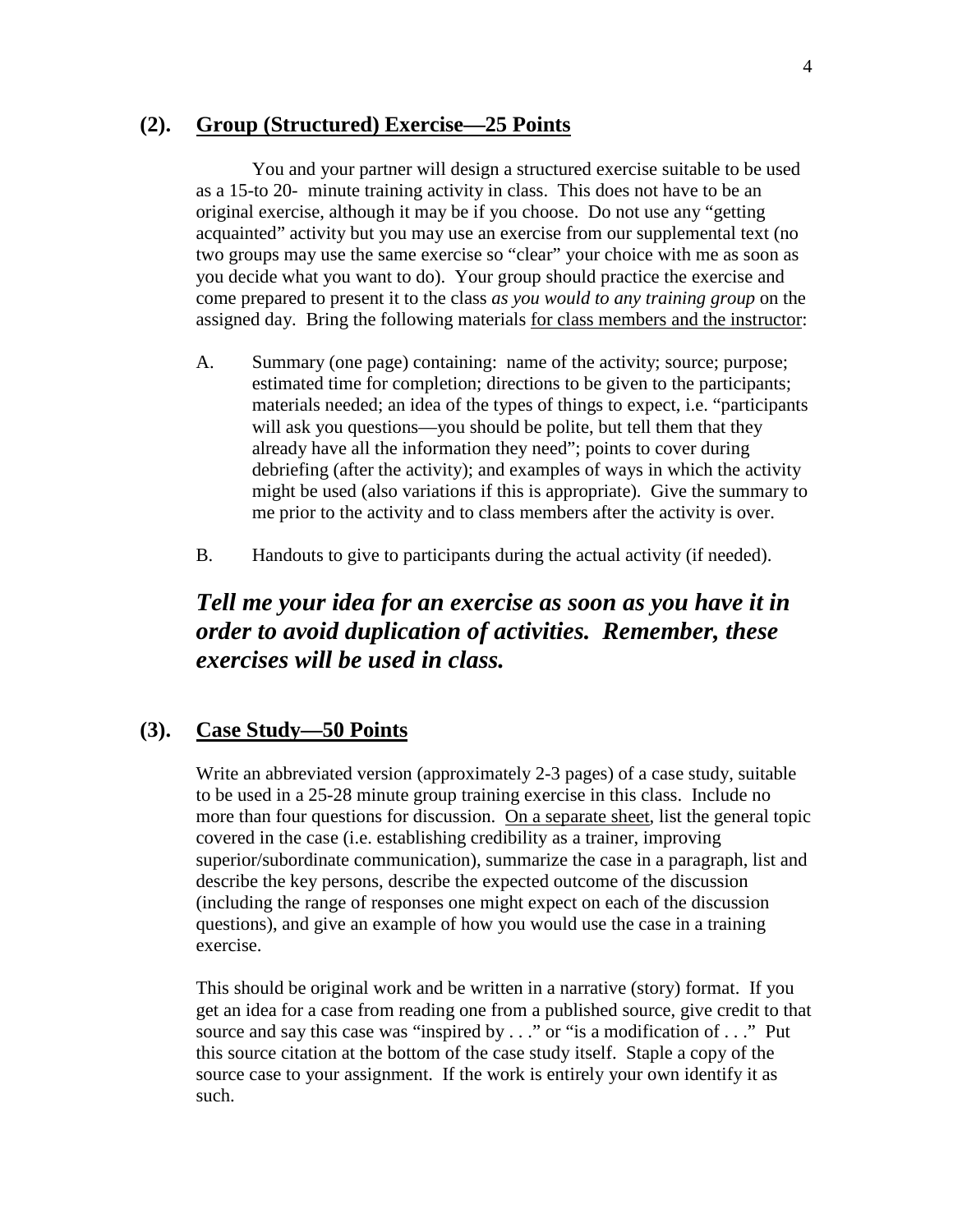Plan to involve the members of the class *IN MULTIPLE WAYS* using the case as a basis for interaction (i.e., more than just dividing into groups and sharing answers verbally, although you will likely do this as well).

*Come prepared to present your case to the class on the day cases are due. Be sure and bring sufficient copies of the case for your classmates.* 

#### **(4). Instructor's Manual for Training Program—200 Points**

Develop a 2 1/2-hour (see sample schedule in this syllabus) training program to meet the needs outlined in Assignment 1(you should plan one or two breaks which would total about 3 hours from start to finish). Give the level of detail that would be necessary if you were to hand your completed project over to another trainer for execution of the training program.

| <b>Title Page:</b>          | Name of the Training Program<br><b>Trainee Group</b><br>Developed by (your name and title)<br>Department or Company Name<br>Date                                                                                                                                                                                                                                                  |
|-----------------------------|-----------------------------------------------------------------------------------------------------------------------------------------------------------------------------------------------------------------------------------------------------------------------------------------------------------------------------------------------------------------------------------|
| <b>Introduction:</b>        | Summary of Needs Analysis (from assignment #1)<br>Target Audience (brief description)<br>Behavioral Objectives (number each one)<br>Special Needs and/or Advance Trainee Preparation                                                                                                                                                                                              |
| <b>Training Plan:</b>       | Course Outline for Participants including General<br>Purpose, Overview, and Workshop Agenda (with<br>time signatures). See the sample provided in class.                                                                                                                                                                                                                          |
| <b>Logistics Checklist:</b> | (Samples will be distributed in class)                                                                                                                                                                                                                                                                                                                                            |
| <b>Promotional Piece:</b>   | One-page announcement of training program to be<br>distributed to registered participants one week<br>prior to training. This piece serves as a reminder<br>and alerts trainees of any ideas or materials they<br>need to bring to the training session. This should<br>be suitable for posting using large font, graphics,<br>and bullet points (as opposed to a letter format). |

#### *Format for Two-and-a-half Hour Training Program*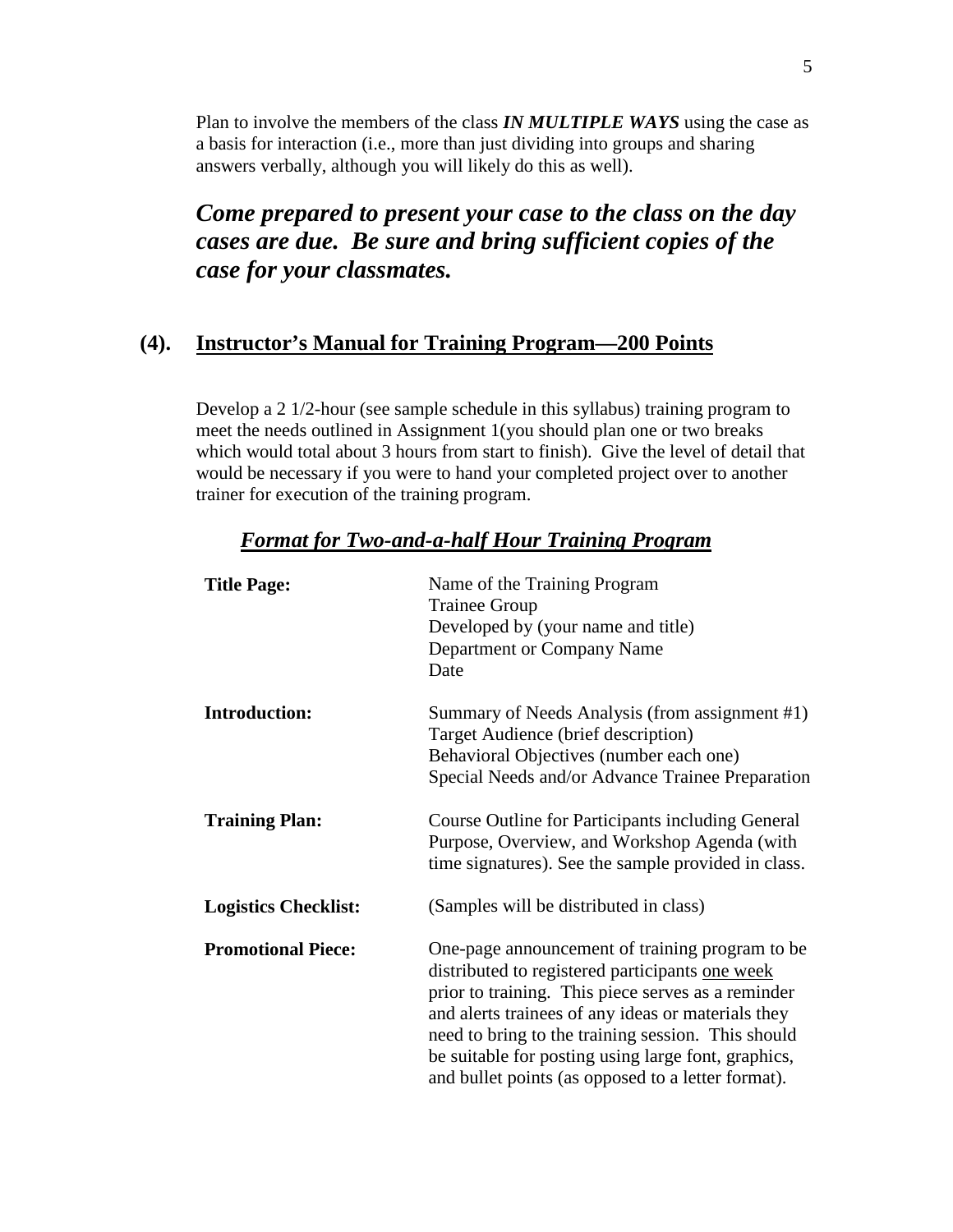#### **Additional Format Directions for Instructor's Manual:**

For each module on your program schedule, include specific detail (text) for facilitator commentary and describe the purpose and content of any lecture material included. Cite references. Clearly indicate the content of all flip charts, transparencies, and PowerPoint slides. Detail the points you expect to emerge from any small-group discussion and/or activity. Include time estimates for every component of your presentation. *See the example provided in class*.

After each lecture, segment title, or activity title, put in parentheses the number(s) of the objectives you are meeting with this segment of the training program. (These objectives are numbered in your Introduction section.) .

For each structured exercise, describe the activity and give rationale for this choice in the text. Include in the Appendix complete directions and handouts for each activity and case study (refer to materials prepared for Assignments 2 and 3). Say in the text, "see the Appendix for directions and handouts."

Be sure and include a Table of Contents for your Manual as well as a complete course outline of your topic, a transparency checklist, a flip chart checklist, and a paper copy of any PowerPoint segments.

**References:** Identify all resources used in the development of this program. Your list should indicate that you have adequately researched your topic. Cite sources completely.

#### **Evaluative Materials:**

Develop a feedback sheet to be filled out by participants at the end of the workshop. Questions on this sheet should focus on the degree to which participants felt that each course objective was fulfilled. Add other questions as appropriate. Put this feedback sheet in the Appendix.



Copyright 3 2002 United Feature Syndicate, Inc.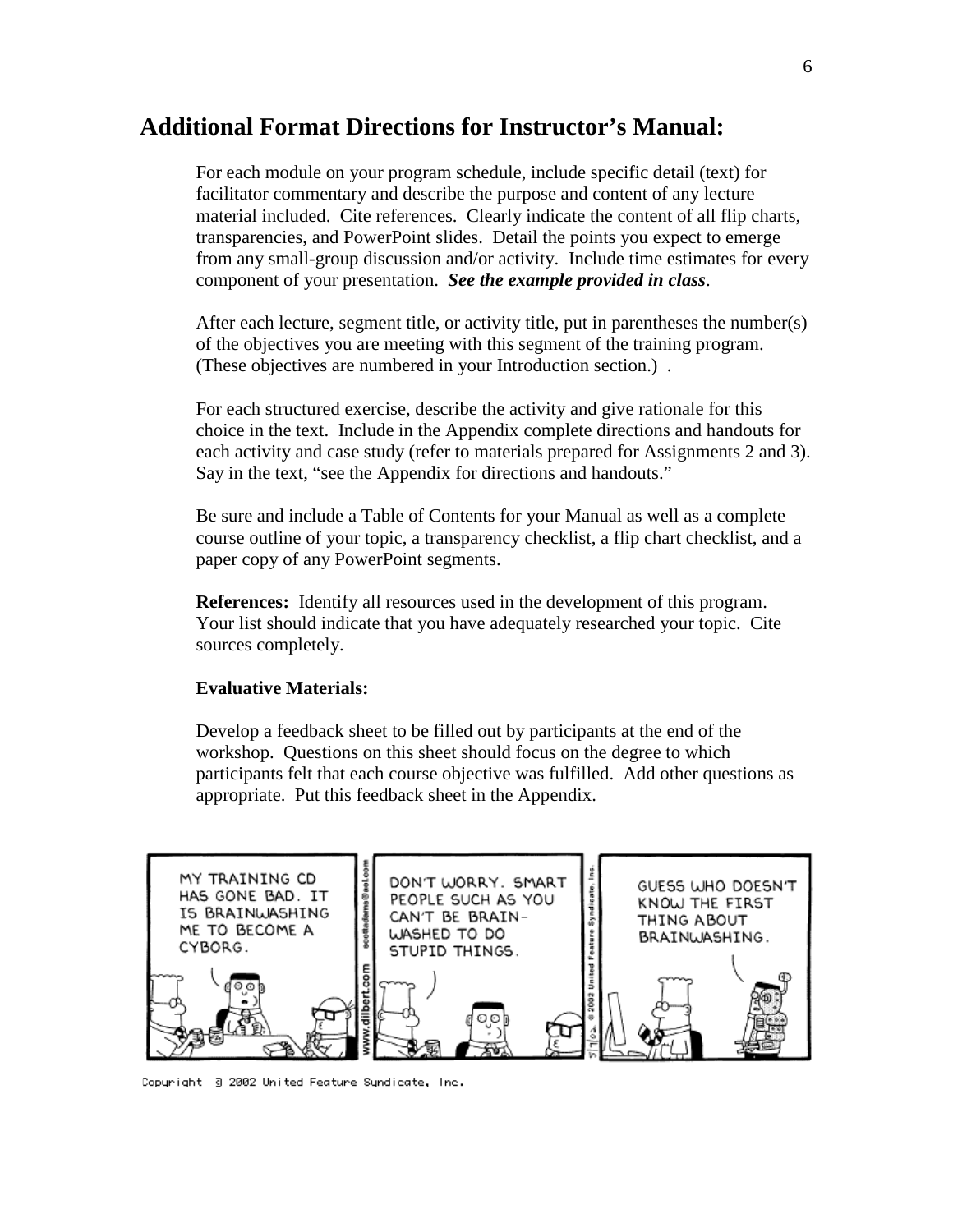#### **(5). Training Module and Participant's Workbook—100 Points**

Select one module (a short lecture with interaction followed by an activity would be one choice) from your overall training program and present it to the class. The entire module should last 35-40 minutes. Module feedback follows and will last approximately 3-5 minutes. Practice and time your module several times. Expect to speak more quickly when you actually present than you do when you practice. Be prepared for all contingencies. What will you do if an activity you expected to last 10 minutes is over in 3?

You are expected to supply each member of the class with a participant's workbook consisting of the following materials bound together:

- 1. Title page
- 2. Complete course outline, highlighting the module you are presenting
- 3. Note-taking sheet with headings of main points from your presentation
- 4. Background material (one page) related to the content of your module (not a summary of your presentation)
- 5. Suggested Readings list (annotated bibliography)—at least 5 choices from your references list with a one-line description following each selection

Also bring:

- 1. Any handouts relating to your presentation.
- 2. Feedback sheet (able to be completed in 3-5 minutes), including a 5 question quiz on material you present to the class to, be filled out by participants after your presentation. Questions should pertain only to the *module* that was presented.

A copy of your module presentation outline is due to me *one week before your scheduled presentation*. Also due one week prior is a copy of your promotional piece (developed in Assignment 4) distributed to me and to each class member. On the day of your presentation, one copy of your entire Instructor's Manual is due to me prior to your presentation.

Plan a backup activity for any structured exercise in your module presentation. You will not be allowed to use an exercise that another student has already used. Note: A trainer should always have an alternative activity in case the trainees are familiar with an exercise that was planned. You are not required to plan for alternative activities in your training program because of time limitations in this class, but contingency planning is an essential part of the development of a training program.

You will appear more credible and probably feel more confident if you dress in a professional manner. See *General Notes on Public Presentations* in this syllabus.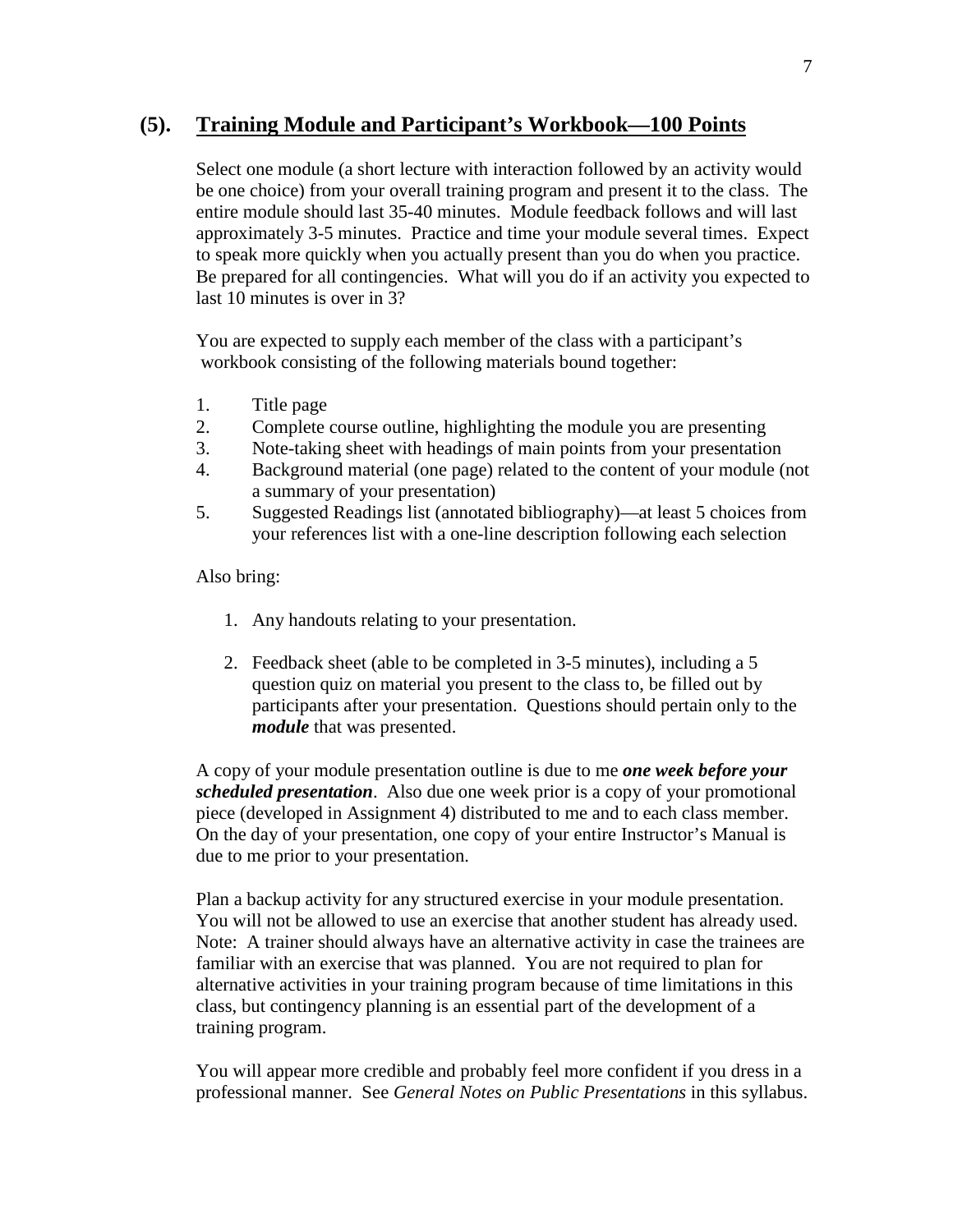Give out and collect feedback sheets from participants after you have completed your module.

#### **(6). Evaluation/Follow-up—25 Points Total**

Complete a summary and analysis of participant feedback from the sheets collected in class (three pages including feedback sheet summary). Interpret these results. Write directly on a copy of your module feedback sheet the average score for each question and a summary of short-answer responses. Express your own feelings about your module presentation. If your own analysis differs from the feedback received from participants, discuss how the two differ and what factors might account for this. Specify what aspects of the presentation went well, and what you would do differently if you were to do the presentation over. Finally, describe what evaluative and follow-up activities you would schedule after the participants have returned to their jobs.

#### III. **COURSE POLICIES & PROCEDURES:**

A. Grade Distribution:

| <b>Assignment</b>                                                         | <b>Points Possible</b> | <b>Your Score</b> |
|---------------------------------------------------------------------------|------------------------|-------------------|
| Needs Analysis / Proposal                                                 | 50                     |                   |
| <b>Structured Exercise</b>                                                | 25                     |                   |
| Case Study                                                                | 50                     |                   |
| <b>Training Program</b>                                                   | 200                    |                   |
| <b>Module Presentation</b>                                                | 100                    |                   |
| Evaluation / Follow Up                                                    | 25                     |                   |
| Quiz                                                                      | 50                     |                   |
| <b>Excess Absences</b>                                                    |                        |                   |
| In-class assignments not submitted<br>Or failure to cooperate with others |                        |                   |
| <b>TOTAL POSSIBLE</b>                                                     | 500 POINTS             |                   |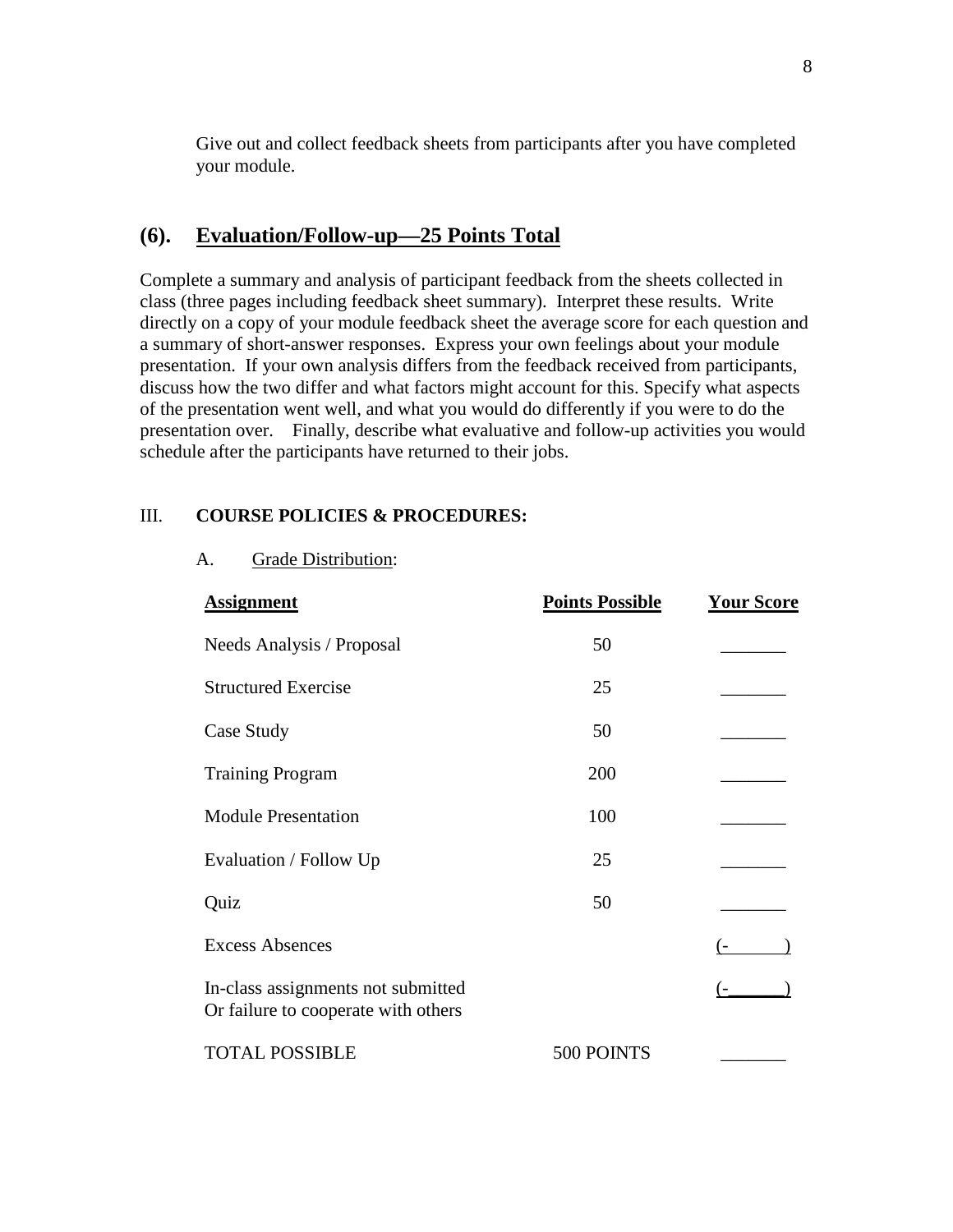- B. Grading Policy: The grading scale indicated above represents a baseline for evaluation. Although grading criteria will never be more stringent than the percentages printed here, I may choose to adjust points upward if circumstances warrant.
- D. Grading Challenges: If you believe an error has been made in a written assignment or exam that adversely affects your grade, do not hesitate to bring it to the attention of the instructor. However, in an effort to avoid confusion, you must (a) document the error in writing, (b) state why you think it is an error, and (c) suggest what you think should be done to rectify the error (in cases where this is not obvious).

This must be done within 1 week of an assignment /exam being returned. These matters will be dealt with promptly and fairly. (If an error has been made which benefits you, please accept it as a "gift" which does not need to be reported).

E. Academic Misconduct: Please be aware that I consider cheating/plagiarism of any kind to be a serious breach of academic and moral norms. I will (and have) reported students I believed to be guilty of cheating. Every effort will be made to protect the integrity of the academic enterprise. If you are unsure about what activities are acceptable or unacceptable, please consult with the instructor.

#### IV. **GENERAL POLICIES:**

- a) All assignments must be typed (double-spaced,  $8\frac{1}{2}$  X 11" paper, 225-250 words per page) unless otherwise instructed. Use the *APA Style Guide* for bibliographic citations. In addition, *assignments are due at the beginning of the class on the appropriate day.* Assignments turned in past due will be *accepted but will be penalized for lateness* (usually 10% per day).
- b) The university requires that attendance be taken in every class. If you miss the number of classes mandated by the university for de-enrollment, you may be dropped from the course at the instructor's discretion. However, I have decided NOT to include attendance in the calculation of your grade otherwise- except on student presentation days. Any unexcused absence on a day when students are scheduled to present will result in a deduction of 15 points from your end-of- semester total. This means you must be engaged in course materials and activities when you choose to attend class. Of course it also means there will be no make- ups if you miss any in-class activities / quizzes /assignments that occur as a normal part of the class on a given day.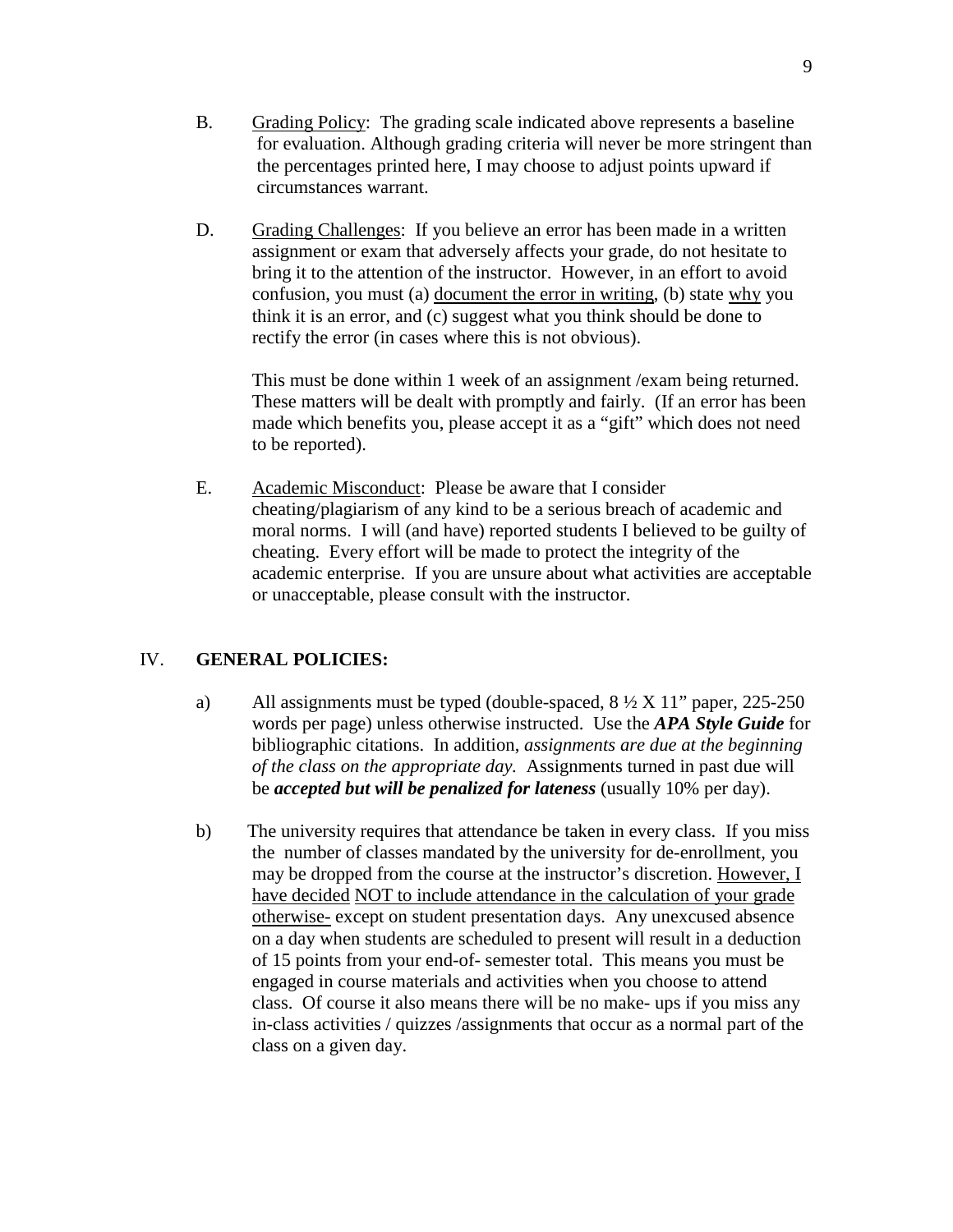- **c) Technology in the classroom: The routine use of technology during class (including but not limited to laptops, cell phones, IM, etc.) is NO LONGER permitted in class. Research indicates that those who take notes on a laptop computer do more poorly on exams than those who hand-write their notes. In addition, despite assurances to the contrary, students continue to violate agreed upon uses of technology in the classroom. Individual exceptions may be possible after consultation with the instructor.**
- d) You must be present in class when you are scheduled to present in order to receive credit - no exceptions, so please do not ask (barring serious illness or tragedy.)
- e) **GROUP EXPERIENCE:** Almost everything done "in the real world" is done in a group context. The ability to manage group experience is one of the most often mentioned skills employers look for in a college educated person. This class is another opportunity for you to practice effective group management skills and techniques. *It is your responsibility to figure out who you can / should work with in a semester-long project like this and manage the relationships, tensions, demands and stress of a collaborative project.*
- f) Classroom Demeanor: Every effort should be made to arrive at class before the posted start time. Although a rare late arrival may be unavoidable, consistent lateness is at best an expression of immaturity and lack of self-discipline. Likewise, while I permit a relaxed classroom atmosphere, talking and joking loud enough to be heard by me is both discourteous and rude and will not be tolerated.

#### Grading Scale:

| $A(90-100\%)$        | Exceptional Scholarship – initiative far exceeding<br>requirements and expectations, outstanding<br>achievement. |
|----------------------|------------------------------------------------------------------------------------------------------------------|
| $B(80-89.9\%)$       | Superior Scholarship – some initiative, work<br>completed in superior manner, timely, effective.                 |
| $C(70-79.9\%)$       | Good average scholarship $-$ all work completed in<br>satisfactory manner, consistent with requirements.         |
| $D(60-69.9\%)$       | Passing grade but work does not meet all requirements<br>in acceptable manner.                                   |
| $F(59.9%$ and below) | Not a passing grade, work seriously deficient, missing,<br>plagiarized, etc.                                     |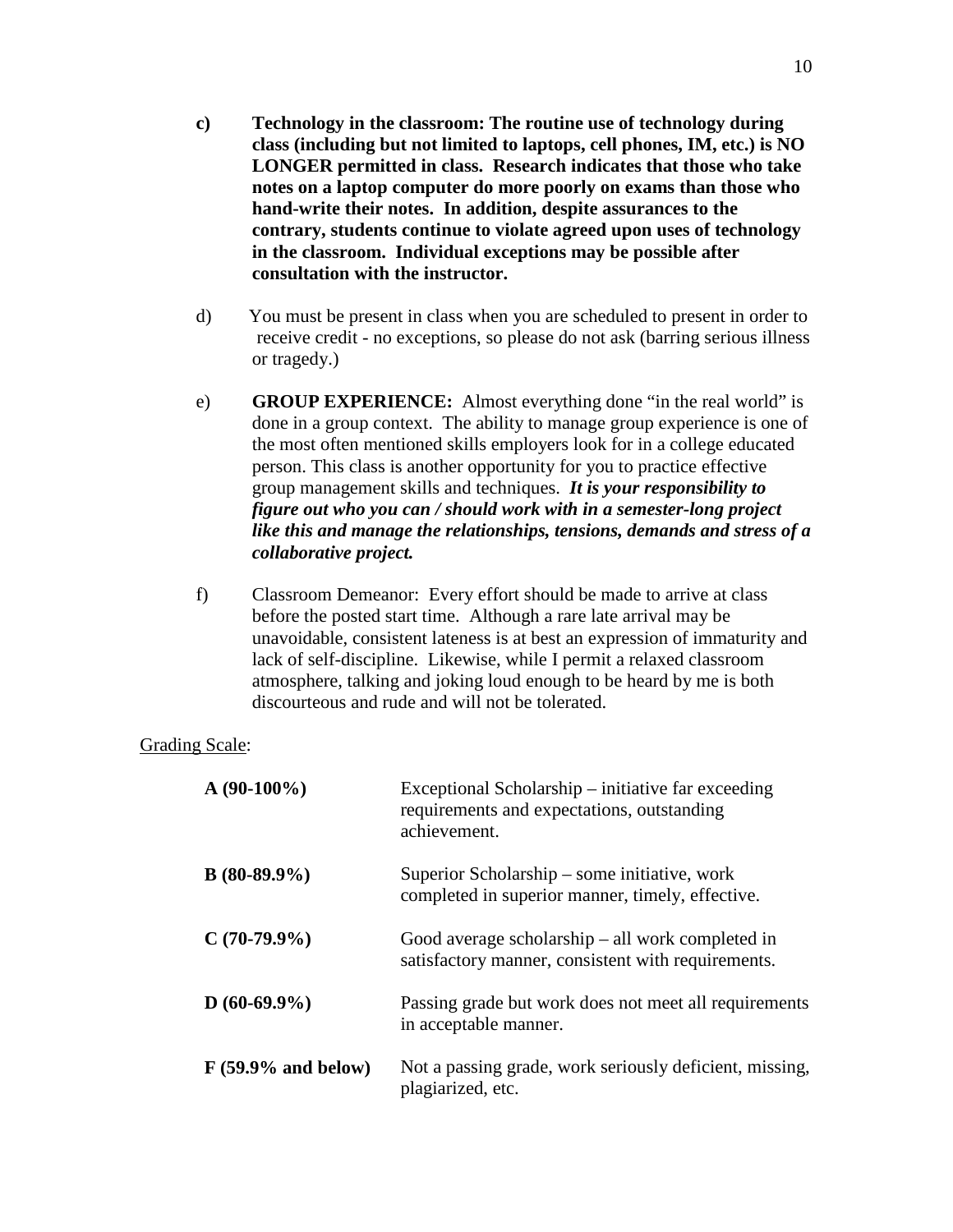# **Sample Schedule:**

## *3 1/2 Hour Training Program (with two 10 minute breaks)*

| 8:30         | <b>Introduction, Agenda, Ice Breaker</b>                       |
|--------------|----------------------------------------------------------------|
| 8:45         | <b>Module 1: Lecture</b>                                       |
| 9:00         | <b>Module 2: Assessment Instrument</b>                         |
| 9:15         | <b>Module 3: Structured Exercise</b>                           |
| 9:30         | <b>Module 4: Lecture</b>                                       |
| 9:40         | <b>Break</b>                                                   |
| 9:50         | <b>Module 5: Case Study</b>                                    |
| 10:20        | Module 6: Lecture                                              |
| 10:35        | <b>Module 7: Assessment Instrument</b>                         |
| 10:50        | <b>Break</b>                                                   |
| <i>11:00</i> | <b>Module 8: Structured Exercise</b>                           |
| 11:20        | Evaluation                                                     |
| 11:25        | <b>Closing Comments, Distribute Certificates of Completion</b> |
| 11:30        | <b>Dismissal</b>                                               |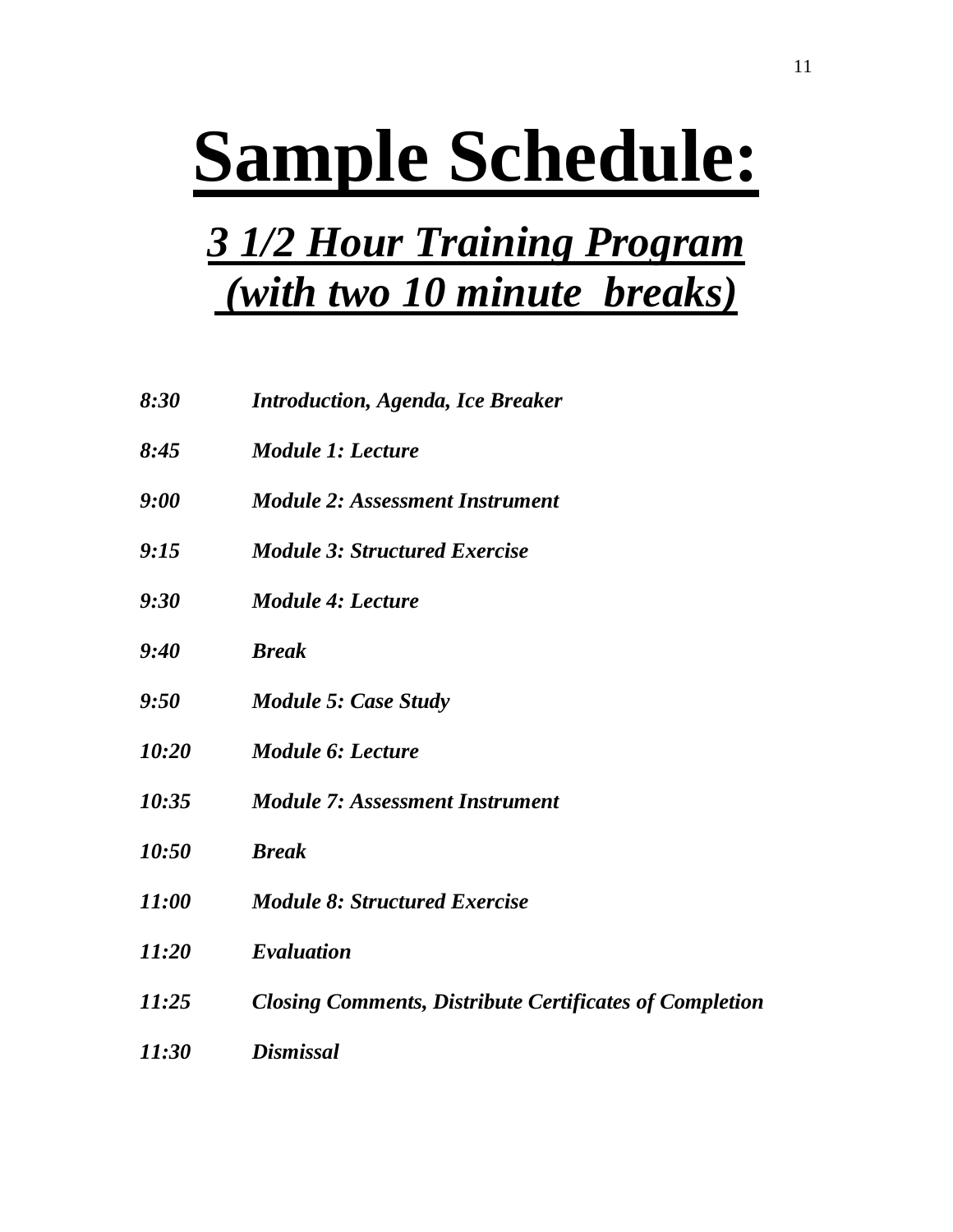## Communication 450 Training & Development

## Assignment #1 *Needs Assessment / Training Proposal* 50 Points

| NAME: | $I.D.$ #: |  |
|-------|-----------|--|
|       |           |  |
| NAME: | $I.D.$ #: |  |

Grading Scale:

| Missing, not relevant to the assignment.                           |
|--------------------------------------------------------------------|
| Improvement needed, not upper division-level work as presented.    |
| Good, average work, satisfies requirements of assignment and       |
| upper division-level expectations.                                 |
| Above average and superior work, exceeds minimum requirements,     |
| shows depth of thought, analysis, and insight.                     |
| Exceptional Scholarship in every regard, far exceeds expectations. |
|                                                                    |

#### **FORMAT MECHANICS:**

Is this the first draft of the paper or has it been "polished" so that it is free from spelling, syntax, and grammatical errors. Have you followed all instructions in the syllabus or does the paper appear to be "thrown together at the last moment?" Are citations (if there are any) complete and in proper APA form?

|  |  |  | $1 \qquad 2 \qquad 3 \qquad 4 \qquad 5 \qquad 6 \qquad 7 \qquad 8 \qquad 9$ |  |
|--|--|--|-----------------------------------------------------------------------------|--|
|  |  |  |                                                                             |  |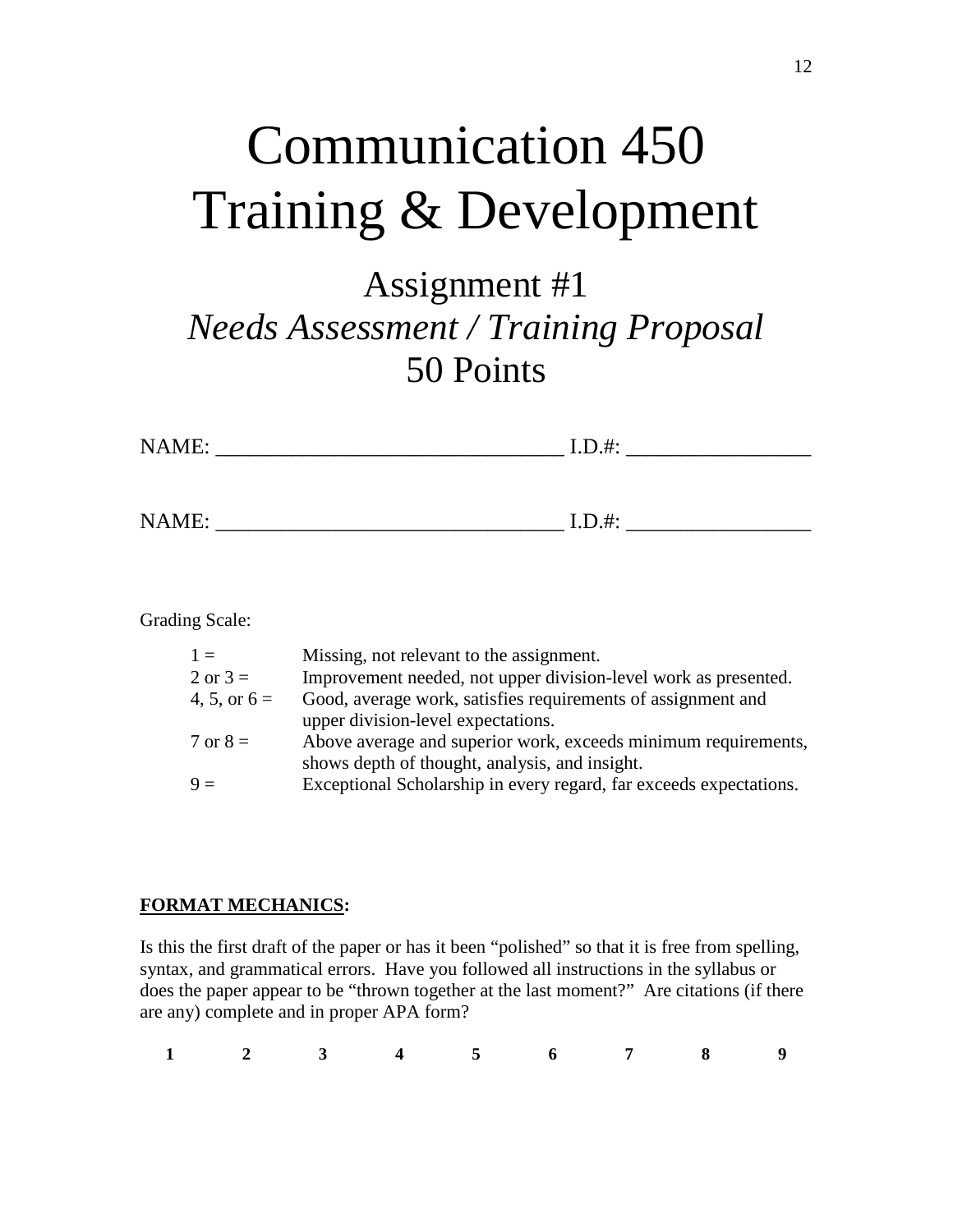#### **STRATEGY & RATIONALE:**

Have you established a context and described the organization sufficiently to logically proceed with this assignment? Is it clear why you are doing what you are doing and does one step logically follow the other?

**1 2 3 4 5 6 7 8 9**

#### **ASSESMENT INSTRUMENTS:**

Does the survey instrument appear valid and reliable? Are issues (variables) carefully identified or is there an unrelated collection of questions? Are responses appropriately noted on the instrument?

**1 2 3 4 5 6 7 8 9**

#### **PROPOSAL:**

Is the target audience specifically identified and is it clear why these persons are being trained? Have you identified a general goal and specific, measurable objectives? Is the proposal format clean, clear, and in executive summary format?

**1 2 3 4 5 6 7 8 9**

#### **OVERALL IMPACT:**

This is always a function of many aspects including clarity of thought, depth of analysis, cogency of information, vivid writing style, and attention to detail. Does the paper leave the impression that you have done an excellent job of preparing and presenting the assignment in proper form and on time?

| $\rightarrow$ |  | 5 <sup>5</sup> | $\bullet$ | 7  | 8              |  |
|---------------|--|----------------|-----------|----|----------------|--|
|               |  |                |           |    |                |  |
|               |  |                |           | ັັ | SORF<br>$\sim$ |  |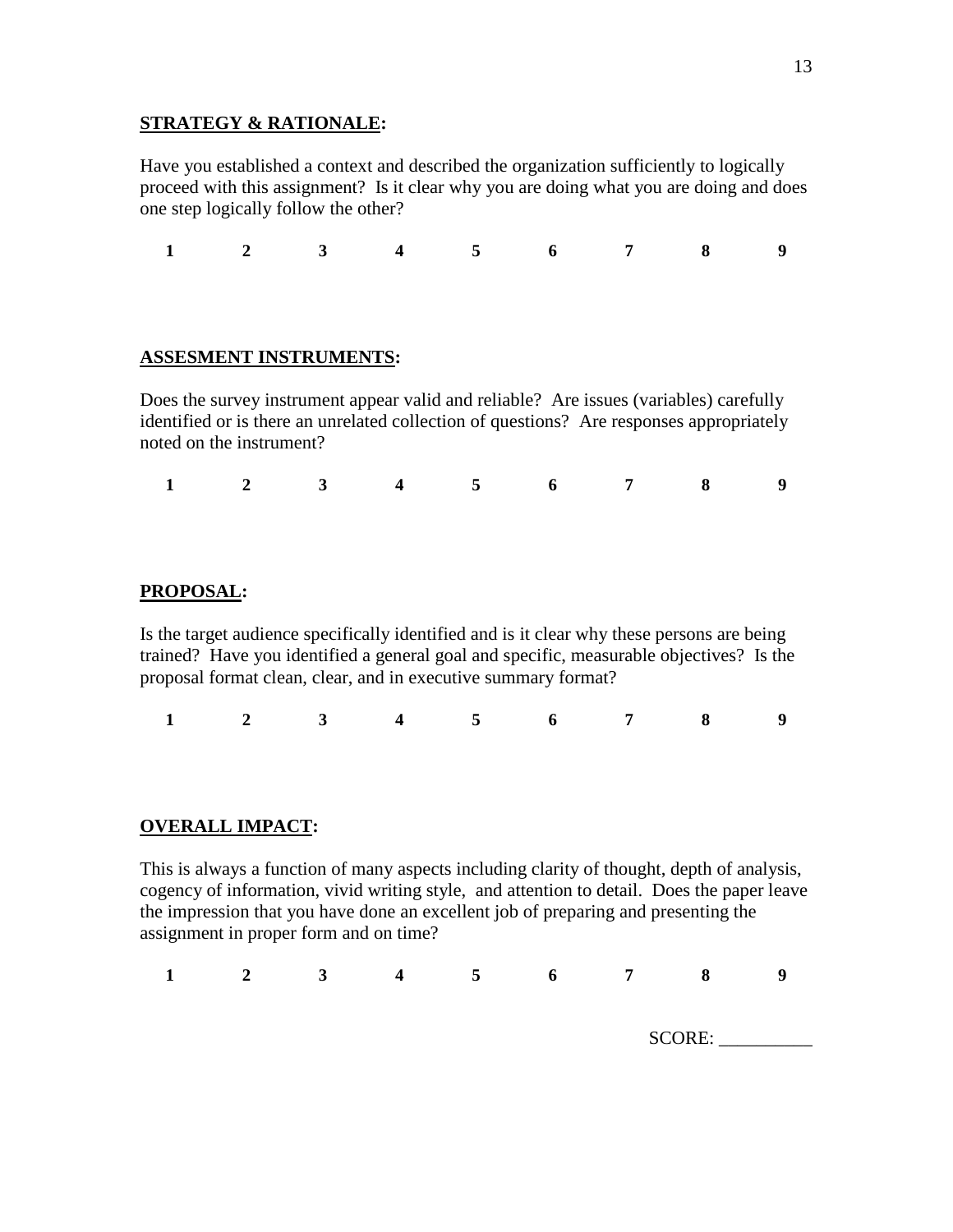## Communication 450

### Structured Exercise (25 pts.)

| Name: | $I.D.$ #: |
|-------|-----------|
|       |           |
| Name: | $I.D.$ #: |

| $1 =$               | Missing, not relevant to the assignment.                           |
|---------------------|--------------------------------------------------------------------|
| $2 \text{ or } 3 =$ | Improvement needed, not upper division-level work as presented.    |
| 4, 5, or $6 =$      | Good, average work, satisfies requirements of assignment and       |
|                     | upper division-level expectations.                                 |
| $7 \text{ or } 8 =$ | Above average and superior work, exceeds minimum requirements,     |
|                     | shows depth of thought, analysis, and insight.                     |
| $9 =$               | Exceptional Scholarship in every regard, far exceeds expectations. |
|                     |                                                                    |

#### **INSTRUCTOR'S DIRECTIONS:**

Does the handout and/or instructions follow the suggested format and provide cogent, detailed information that is easy to follow?

|  |  |  | $1 \qquad 2 \qquad 3 \qquad 4 \qquad 5 \qquad 6 \qquad 7 \qquad 8 \qquad 9$ |  |
|--|--|--|-----------------------------------------------------------------------------|--|
|  |  |  |                                                                             |  |

#### **PRESENTATION & EXECUTION:**

Did team members control the learning environment and direct activities or flounder through the exercise? Were all contingencies properly handled? Did trainers appear fluid, knowledgeable, and well rehearsed or unprepared?

**1 2 3 4 5 6 7 8 9**

#### **DEBRIEF OF EXERCISE:**

Did you get your participants involved and talking about the exercise? Was the debrief period comprehensive or rushed? Were debriefing points and discussion questions meaningful and was attention focused on important issues?

|  |  | $1 \qquad 2 \qquad 3 \qquad 4 \qquad 5 \qquad 6 \qquad 7 \qquad 8 \qquad 9$ |  |  |
|--|--|-----------------------------------------------------------------------------|--|--|
|  |  |                                                                             |  |  |

#### **OVERALL IMPACT:**

This is always a function of many aspects including clarity of thought, dynamic presentation, choice of exercise, and attention to detail. Does the handout and exercise leave the impression that you have done an excellent job of preparing and presenting the assignment in proper form, on-time, well thought out, and carefully presented?

|  |  |  | $1 \qquad 2 \qquad 3 \qquad 4 \qquad 5 \qquad 6 \qquad 7 \qquad 8 \qquad 9$ |  |
|--|--|--|-----------------------------------------------------------------------------|--|
|  |  |  |                                                                             |  |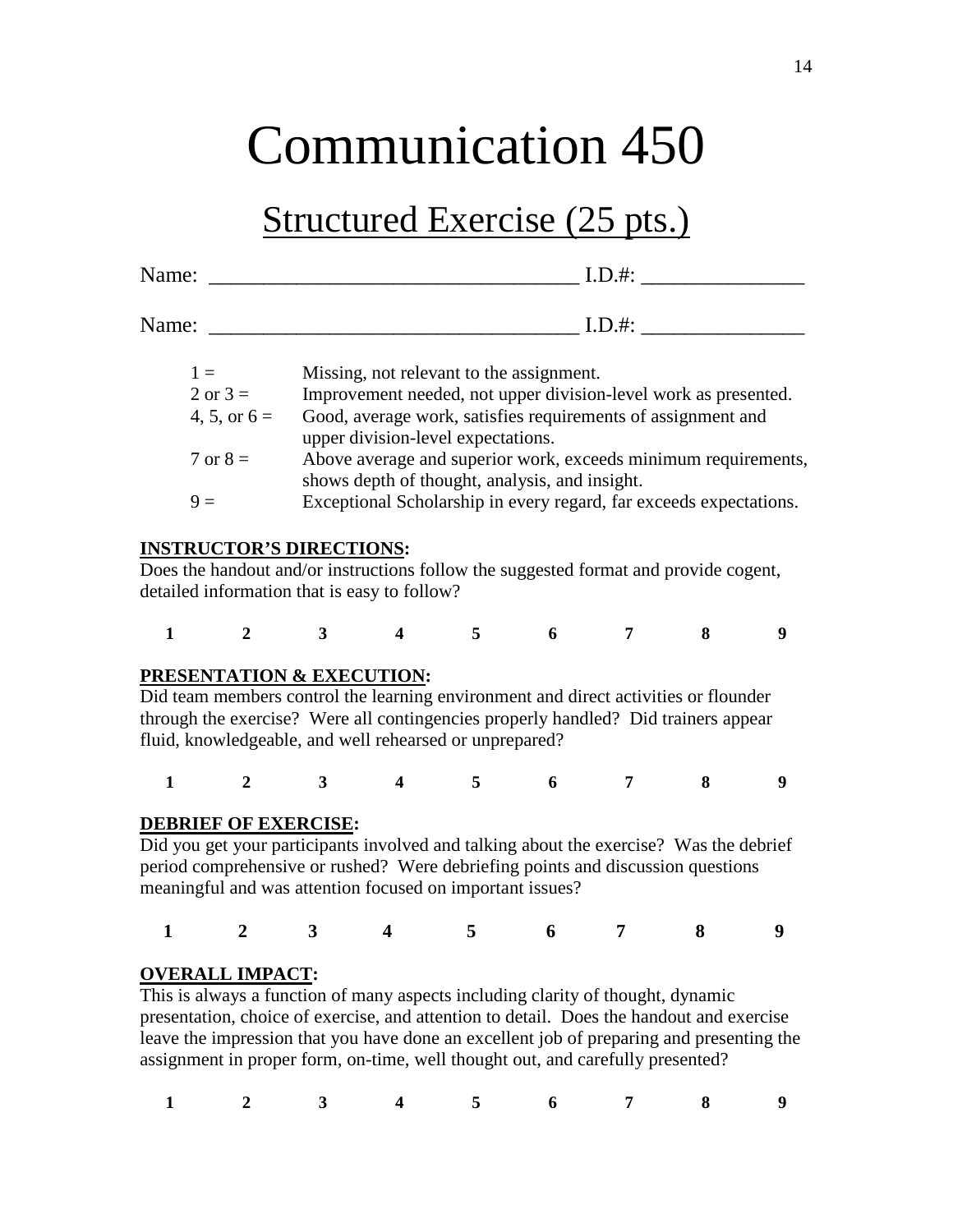## Communication 450

### *CASE STUDY (50Pts.)*

| Name: |  |
|-------|--|
|       |  |

 $I.D.$ #

| N.<br>------ | --<br>the contract of the contract of the |  |
|--------------|-------------------------------------------|--|
|              |                                           |  |

| $1 \equiv$          | Missing, not relevant to the assignment.                             |
|---------------------|----------------------------------------------------------------------|
| $2 \text{ or } 3 =$ | Improvement needed, not upper division-level work as presented.      |
| 4, 5, or $6 =$      | Good, average work, satisfies requirements of assignment and upper   |
|                     | division-level expectations.                                         |
| $7 \text{ or } 8 =$ | Above average and superior work, exceeds minimum requirements, shows |
|                     | depth of thought, analysis, and insight.                             |
| $9 =$               | Exceptional Scholarship in every regard, far exceeds expectations.   |

#### **FORMAT MECHANICS:**

Have you followed all instructions in the syllabus or does the paper appear to be "thrown together at the last moment?" Is the source (self or other) clearly identified? Is the case an appropriate length (4-5 pages)? Is it free from errors (spelling, syntax, and grammar)?

1 2 3 4 5 6 7 8 9

#### **CASE STUDY ORGANIZATION:**

Does the case follow an understandable structure including prologue and outcome or does it wander? Are the discussion questions cogent and relevant or do they seem "off the top of the head?" Is all the supplemental material neatly presented on a separate sheet(s)?

1 2 3 4 5 6 7 8 9

#### **EXECUTION:**

Did you engage your audience, manage the time available, generate energy and meaningful insights, and involve the learners in multiple ways?

1 2 3 4 5 6 7 8 9

#### **OVERALL IMPACT:**

This is always a function of many aspects including clarity of thought and organization, depth of analysis and insight, cogency of information, vivid writing style, choice of topic, and attention to detail. Have done an excellent job of preparing and presenting the case?

1 2 3 4 5 6 7 8 9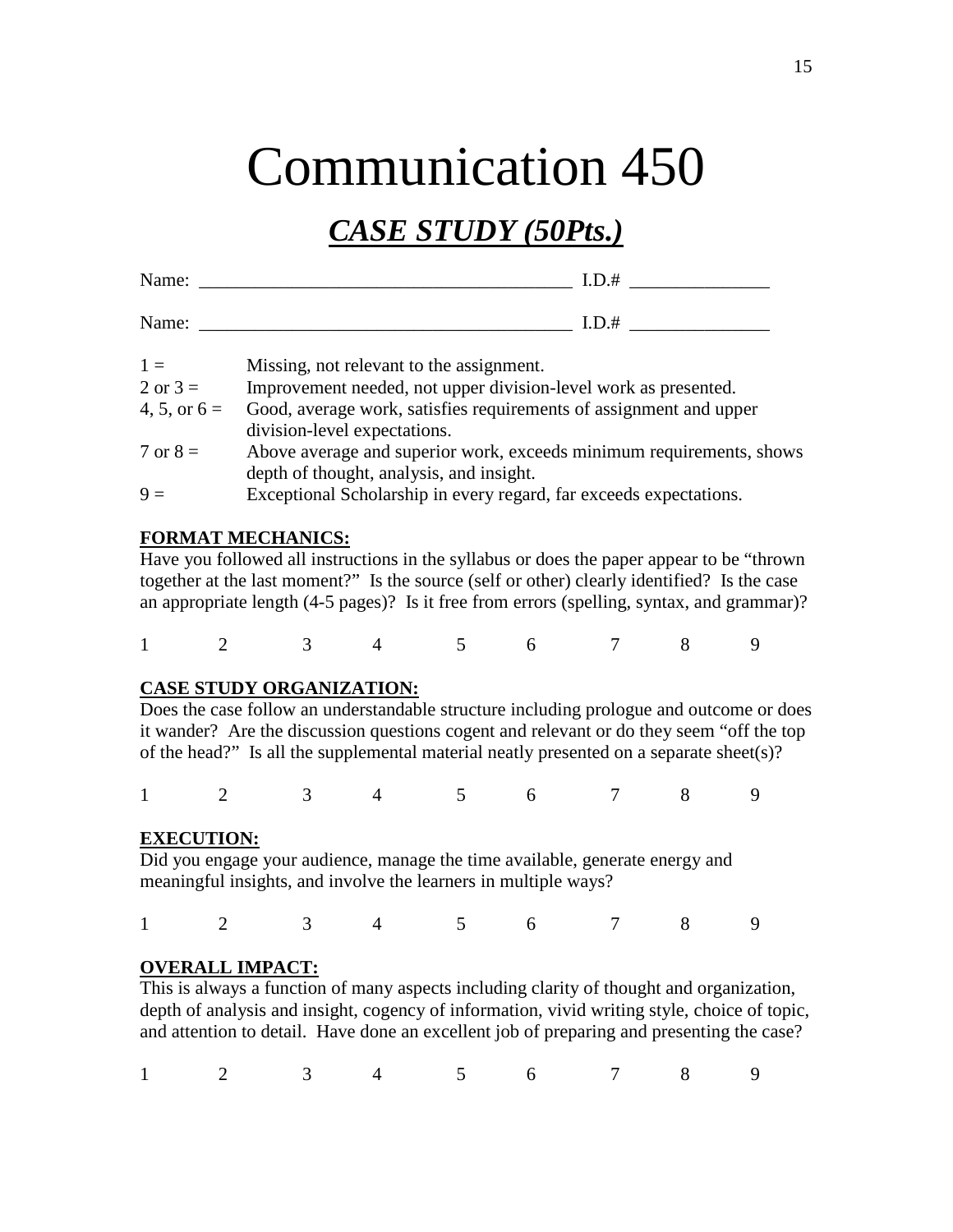# Communication 450 Training & Development Assignment #4

## Complete Training Program (200 pts.)

Name: \_\_\_\_\_\_\_\_\_\_\_\_\_\_\_\_\_\_\_\_\_\_\_\_\_\_\_\_\_\_\_\_\_ I.D.#: \_\_\_\_\_\_\_\_\_\_\_\_\_\_\_

Grading Scale:

| $1 =$               | Missing, not relevant to the assignment.                           |
|---------------------|--------------------------------------------------------------------|
| $2 \text{ or } 3 =$ | Improvement needed, not upper division-level work as presented.    |
| 4, 5, or $6 =$      | Good, average work, satisfies requirements of assignment and       |
|                     | upper division-level expectations.                                 |
| $7 \text{ or } 8 =$ | Above average and superior work, exceeds minimum                   |
|                     | requirements, shows depth of thought, analysis, and insight.       |
| $9 =$               | Exceptional Scholarship in every regard, far exceeds expectations. |

#### **PROJECT MATERIAL:**

Does the workshop notebook contain everything specified in the syllabus for the title page, introduction, logistics checklist, promotional piece, and training modules? Do the training modules identify learning objectives, purpose, content, references, and rationale? Does the appendix include directions and handouts for all activities as well as copies of PowerPoint slides, flipcharts, and/or transparencies?

| $1 \qquad 2 \qquad 3 \qquad 4 \qquad 5 \qquad 6 \qquad 7 \qquad 8 \qquad 9$ |  |  |  |  |  |  |  |  |  |
|-----------------------------------------------------------------------------|--|--|--|--|--|--|--|--|--|
|-----------------------------------------------------------------------------|--|--|--|--|--|--|--|--|--|

#### **FORMAT MECHANICS:**

Is this a first draft or has it been "polished" so that it is free from spelling, syntax, and grammatical errors? Is it aesthetically pleasing and attractively bound? Have you followed the outline in the syllabus and/or handouts or does the notebook appear to be "thrown together at the last moment?" Is the length appropriate for a half-day workshop?

|  |  |  | $1 \qquad 2 \qquad 3 \qquad 4 \qquad 5 \qquad 6 \qquad 7 \qquad 8 \qquad 9$ |  |
|--|--|--|-----------------------------------------------------------------------------|--|
|  |  |  |                                                                             |  |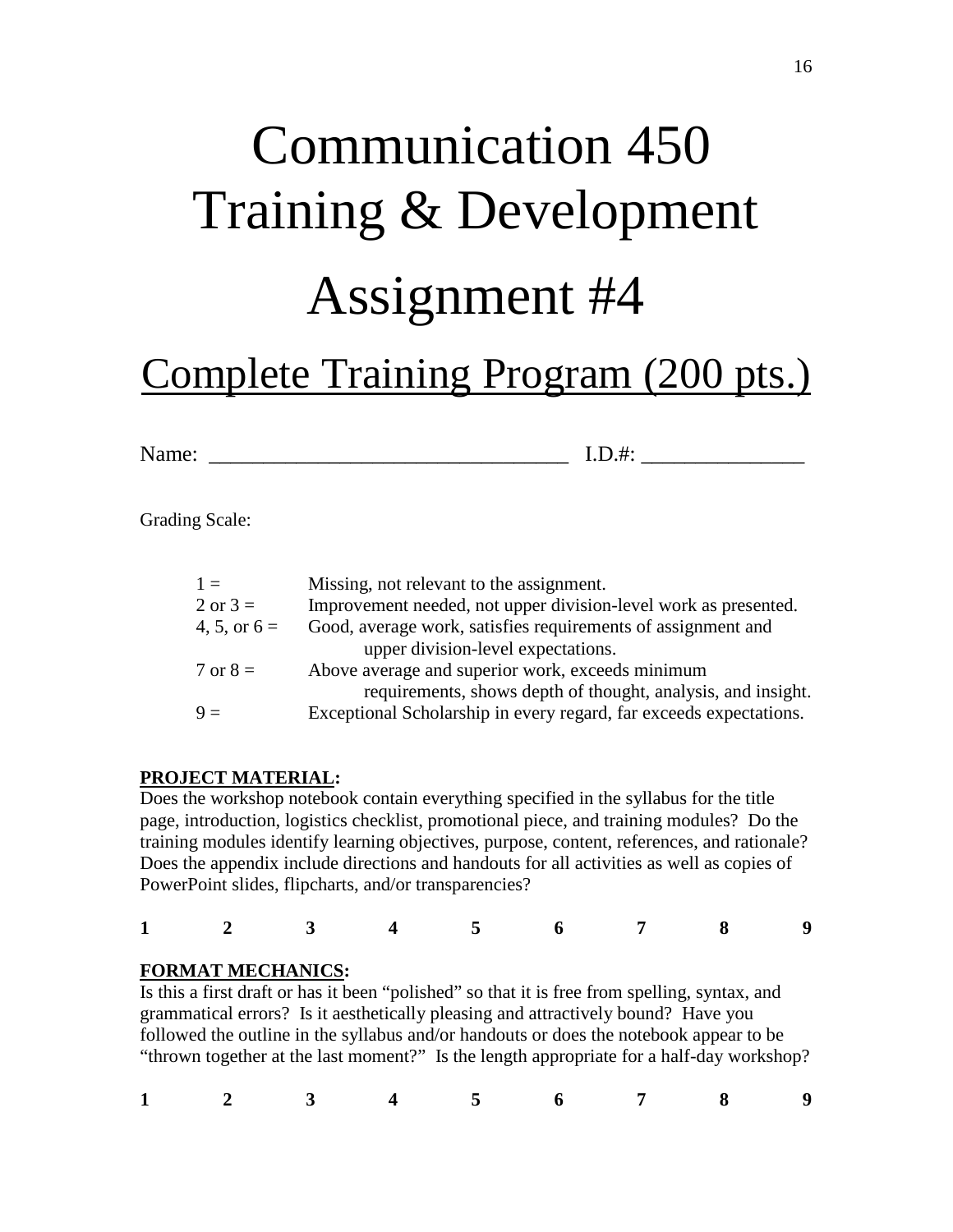#### **LECTURE CONTENT:**

Did you tackle a challenging aspect of your topic or regurgitate what we already know? Are lectures well researched, cited, and integrated or just strung together? Does your development show insight and analysis or remain at a surface level?

|  |  |  | $1 \qquad 2 \qquad 3 \qquad 4 \qquad 5 \qquad 6 \qquad 7 \qquad 8 \qquad 9$ |  |
|--|--|--|-----------------------------------------------------------------------------|--|
|  |  |  |                                                                             |  |

#### **ACTIVITIES:**

Are your activities well-chosen and integrated or just tacked on? Are instructions, use, and rationale clear or vague? Do you include an appropriate variety of activities to appeal to all types of learners?

|  |  |  | $1 \qquad 2 \qquad 3 \qquad 4 \qquad 5 \qquad 6 \qquad 7 \qquad 8 \qquad 9$ |  |
|--|--|--|-----------------------------------------------------------------------------|--|
|  |  |  |                                                                             |  |

#### **OVERALL IMPACT:**

This is always a function of many aspects including a clearly articulated purpose, variety and selection of activities, cogency of information, vivid writing style, and attention to detail in conception, design, and execution. Does the project leave the impression that you have done an excellent job of preparing and presenting the assignment in proper form and on time?

|  |  |  | $1 \qquad 2 \qquad 3 \qquad 4 \qquad 5 \qquad 6 \qquad 7 \qquad 8 \qquad 9$ |  |
|--|--|--|-----------------------------------------------------------------------------|--|
|  |  |  |                                                                             |  |

COMMENT:

SCORE: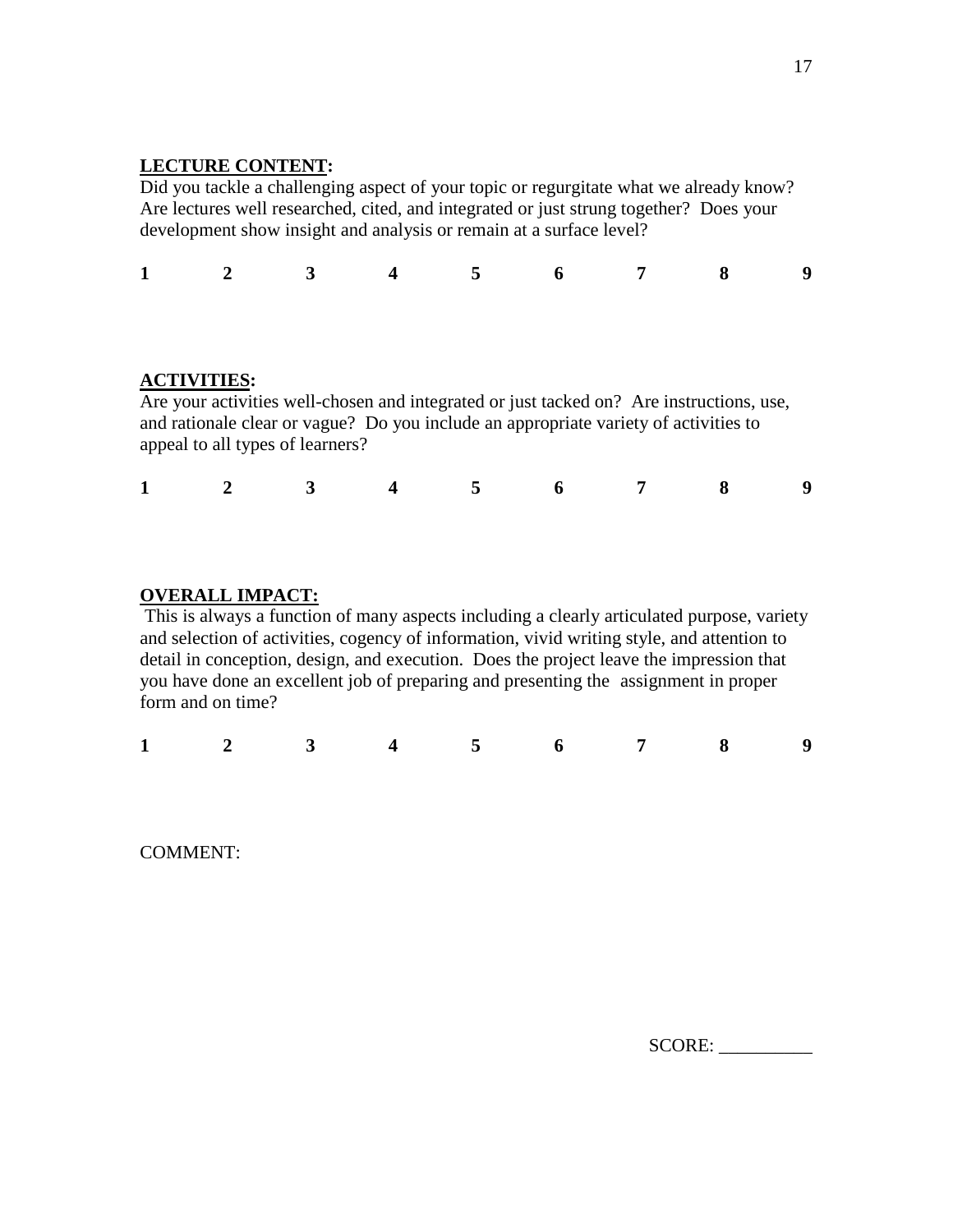## GENERAL NOTES ON PUBLIC PRESENTATIONS

- APPEARANCE: Your physical appearance ALWAYS counts. You should be clean, neatly groomed, and dressed in a way that suggests you expect to be taken seriously. At a minimum this means a plain shirt (white), tie, and dress slacks for men and dress, skirt, or dress slacks and blouse for women. Obviously, no hats, tennis shoes, shorts, gum chewing, etc.
- DELIVERY: The key to good delivery is **PRACTICE** both for yourself personally and your partner(s) if you are presenting as a team. Try to be aware of any tendency toward nonfluencies (um, aha, like, you-know) that interrupt the flow of your speaking and draw attention (negative) to themselves and work hard to minimize them.

Practice an extemporaneous type of delivery and do not read to your audience.

You want an easy, efficient flow between you and your partners that can only be achieved by much practice.

VISUAL AIDS: Use them! Video/audio clips should be carefully cued so that there is a minimum of "dead space." Also, set up (explain) why you are using the clip and/or what it will illustrate.

Familiarize yourself with all of the equipment that you will use including overhead projector, TV/VCR, laptop computer, Proxima projector, CD player and/or any other electronic equipment that may be a part of your presentation. Note: It is your responsibility to make sure that all necessary equipment has been reserved either by checking with the professor or directly contacting I.M.C.

Make sure that all projected images are CENTERED on the screen and that lighting and window shades are modulated to create the correct amount of ambient light in the room.

PowerPoint slides or overhead transparencies should contain as few words as possible to do the job (do not simply make transparencies of handouts, which contain too much prose). Key words or phrases are ideal for use on overheads. Remember the "6 X 6 Rule" – 6 words across and 6 lines down the page. Every overhead should have a title (minimum of 36 - 48 pt. font) and the remaining text should utilize  $18 - 24$  pt. font. Eliminate all extraneous material and use color, if appropriate, when copying something from a magazine or book for use on a transparency.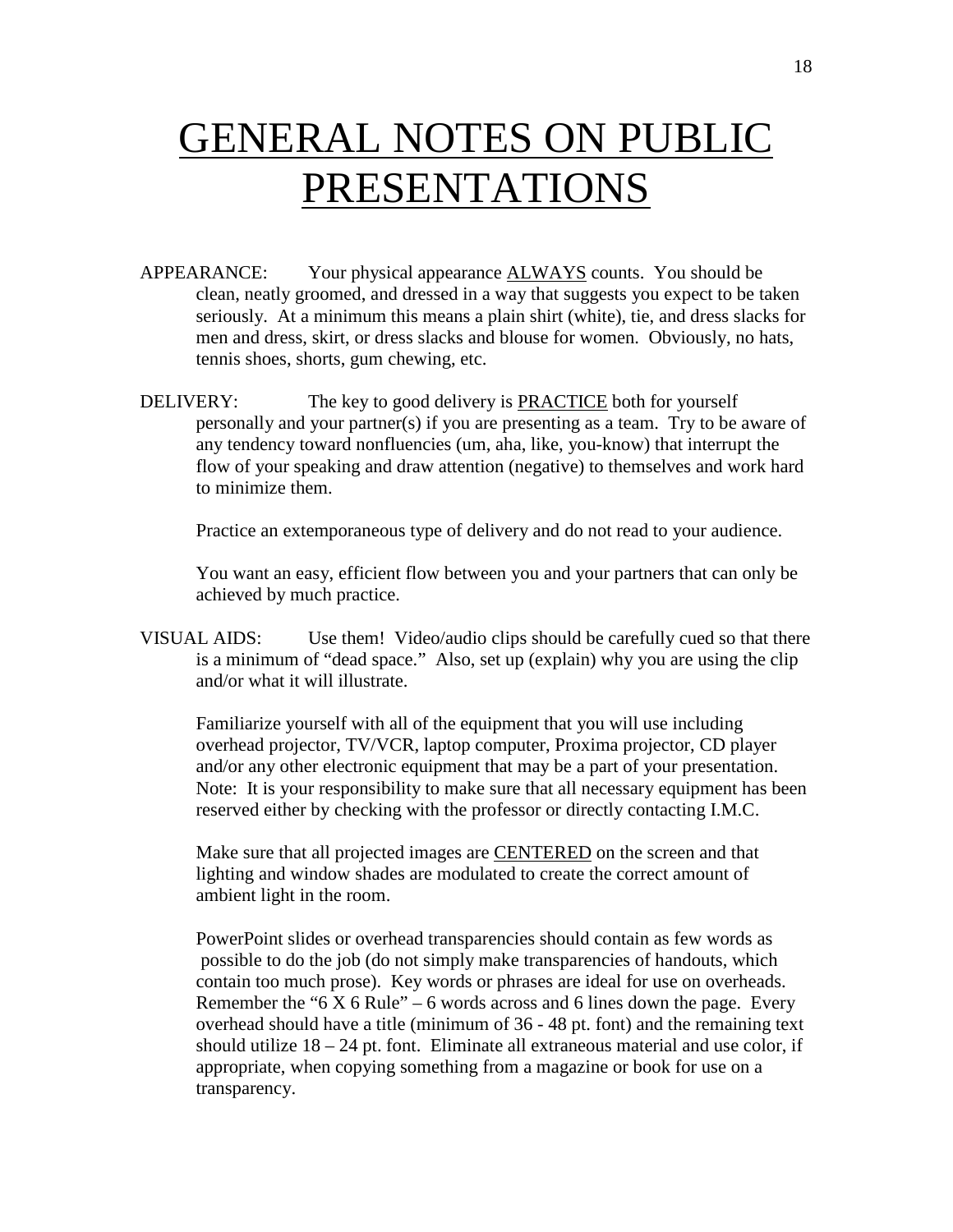## **Training Notebook Checklist**

*\*NOTE: This project is much easier if (a) you keep in mind what the final product is supposed to look like when you are done, and (b) you collect needed material throughout the semester. The following checklist is designed to help you accomplish that task.*

| <b>Material Type</b> | <b>Topic &amp; Source</b> |  |
|----------------------|---------------------------|--|
|                      |                           |  |
| <i>Lecture</i> (2):  |                           |  |
|                      | Lecture(3):               |  |
|                      |                           |  |
|                      | $Group\ Exercise (2):$    |  |
|                      |                           |  |
|                      |                           |  |
|                      |                           |  |

*Additional Notes:*